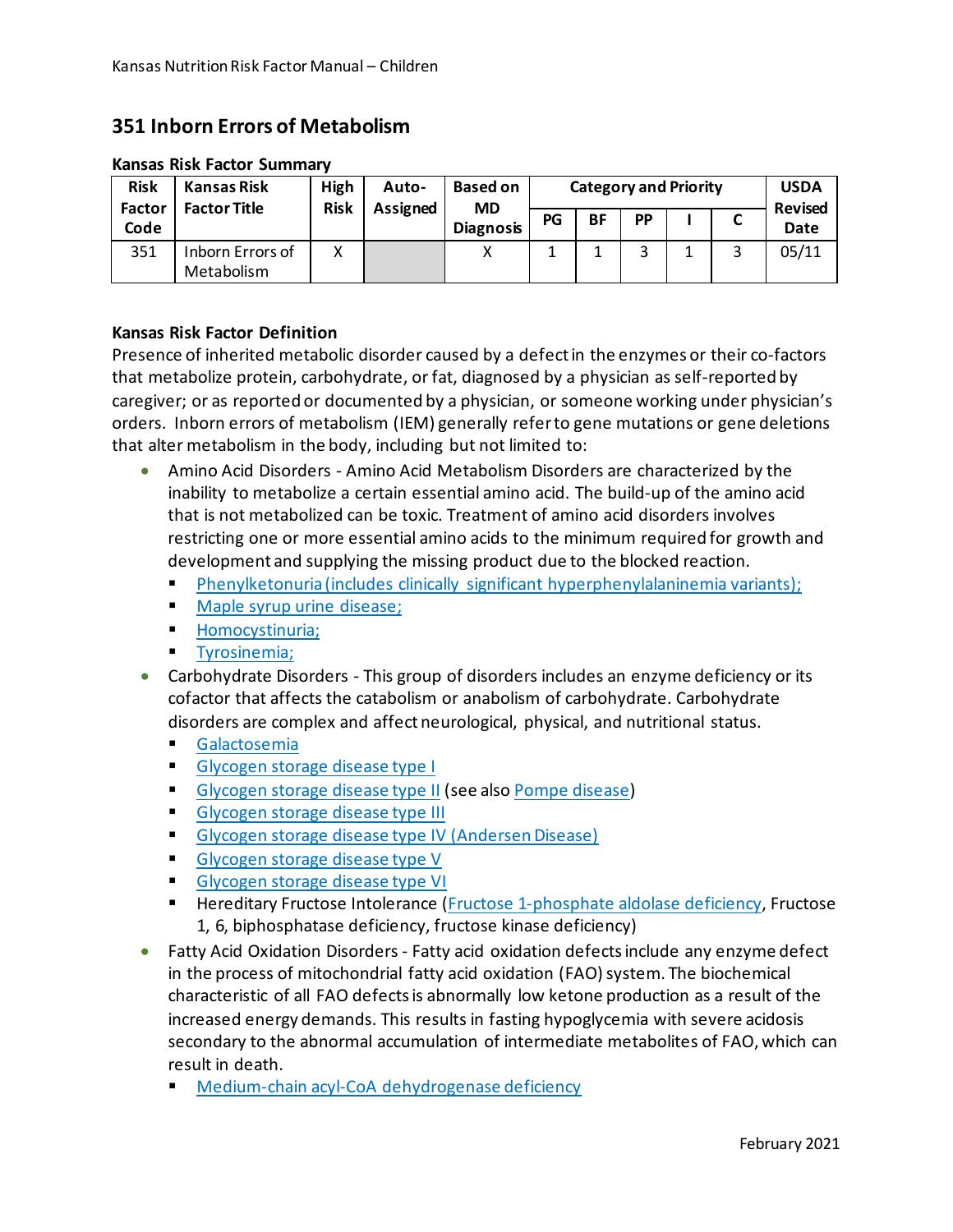- **[Long-chain 3-hydroxyacyl-CoA dehydrogenase deficiency](http://ghr.nlm.nih.gov/condition/long-chain-3-hydroxyacyl-coenzyme-a-dehydrogenase-deficiency)**
- **[Trifunctional protein deficiency type 1](http://ghr.nlm.nih.gov/condition/long-chain-3-hydroxyacyl-coenzyme-a-dehydrogenase-deficiency) (LCHAD deficiency)**
- **[Trifunctional protein deficiency type 2](http://ghr.nlm.nih.gov/condition/mitochondrial-trifunctional-protein-deficiency) (mitochondrial trifunctional protein** deficiency)
- [Carnitine uptake defect](http://ghr.nlm.nih.gov/condition/primary-carnitine-deficiency) (primary carnitine deficiency)
- **[Very long-chain acyl-CoA dehydrogenase deficiency](http://www.ncbi.nlm.nih.gov/pmc/articles/PMC1051308/pdf/jmedgene00234-0001.pdf)**
- [Organic Acid Metabolism Disorders](http://www.ncbi.nlm.nih.gov/bookshelf/br.fcgi?book=gene&part=oa-overview#oa-overview) Organic Acid Disorders are characterized by the excretion of non-amino organic acids in the urine. Most of the disorders are caused by a deficient enzyme involving the catabolism of specific amino acid(s). As a result, the nonmetabolized substance accumulates due to the blockage of the specific metabolic pathway, which is toxic to certain organs and may also cause damage to the brain.
	- **In [Isovaleric acidemia](http://ghr.nlm.nih.gov/condition/isovaleric-acidemia)**
	- **[3-Methylcrotonyl-CoA carboxylase deficiency](http://ghr.nlm.nih.gov/condition/3-methylcrotonyl-coenzyme-a-carboxylase-deficiency)**
	- **[Glutaric acidemia type I](http://ghr.nlm.nih.gov/condition/glutaric-acidemia-type-i)**
	- **[Glutaric acidemia type II](http://ghr.nlm.nih.gov/condition/glutaric-acidemia-type-ii)**
	- **[3-hydroxy-3-methylglutaryl-coenzyme A lyase deficiency](http://ghr.nlm.nih.gov/condition/3-methylcrotonyl-coenzyme-a-carboxylase-deficiency)**
	- **[Multiple carboxylase deficiency](http://ghr.nlm.nih.gov/condition/biotinidase-deficiency) (Biotinidase deficiency, Holocarboxylase synthetase** [deficiency\)](http://ghr.nlm.nih.gov/condition/holocarboxylase-synthetase-deficiency)
	- **[Methylmalonic academia](http://ghr.nlm.nih.gov/condition/methylmalonic-acidemia)**
	- **[Propionic academia](http://ghr.nlm.nih.gov/condition/propionic-acidemia)**
	- **[Beta-ketothiolase deficiency](http://ghr.nlm.nih.gov/condition/beta-ketothiolase-deficiency)**
- [Lysosomal Storage Diseases](http://www.neuropathologyweb.org/chapter10/chapter10aLSDgeneral.html#lsd) Lysosomal storage diseases are a group of related conditions characterized by increased storage of undigested large molecules in lysosomes. Lysosomes are cellular organelles responsible for intracellular degradation and recycling of macromolecules. Due to a defect in a specific lysosomal enzyme, the macromolecule that normally would be metabolized is not broken down; instead, it accumulates in the lysosomes. This leads to tissue damage, organ failure and premature death. Common clinical features include bone abnormalities, organomegaly, developmental impairment and central, peripheral nervous system disorders.
	- [Fabry disease](http://ghr.nlm.nih.gov/condition/fabry-disease)  $(\alpha$ -galactosidase A deficiency)
	- [Gauchers disease](http://ghr.nlm.nih.gov/condition/gaucher-disease) (glucocerebrosidase deficiency)
	- [Pompe disease](http://ghr.nlm.nih.gov/condition/pompe-disease) (glycogen storage disease Type II, or acid  $\alpha$ -glucosidase deficiency)
- [Mitochondrial Disorders](http://www.ncbi.nlm.nih.gov/bookshelf/br.fcgi?book=gene&part=mt-overview#mt-overview) Mitochondrial Disorders are caused by the dysfunction of the mitochondrial respiratory chain, or electron transport chain (ETC). Mitochondria play an essential role in energy production. The ETC dysfunction increases free radical production, which causes mitochondrial cellular damage, cell death and tissue necrosis and further worsens ETC dysfunction and thus forms a vicious cycle. The disorders can affect almost all organ systems. However, the organs and cells that have the highest energy demand, such as the brain and muscles (skeletal and cardiac) are most affected. The clinical features vary greatly among this group of disorders, but most have multiple organ dysfunctions with severe neuropathy and myopathy.
	- **Example 2** [Leber hereditary optic neuropathy](http://ghr.nlm.nih.gov/condition/leber-hereditary-optic-neuropathy)
	- **[Mitochondrial encephalomyopathy, lactic acidosis, and stroke-like episodes](http://ghr.nlm.nih.gov/condition/mitochondrial-neurogastrointestinal-encephalopathy-disease) (MELAS)**
	- [Mitochondrial neurogastrointestinal encephalopathy disease](http://ghr.nlm.nih.gov/condition/mitochondrial-neurogastrointestinal-encephalopathy-disease) (MNGIE)